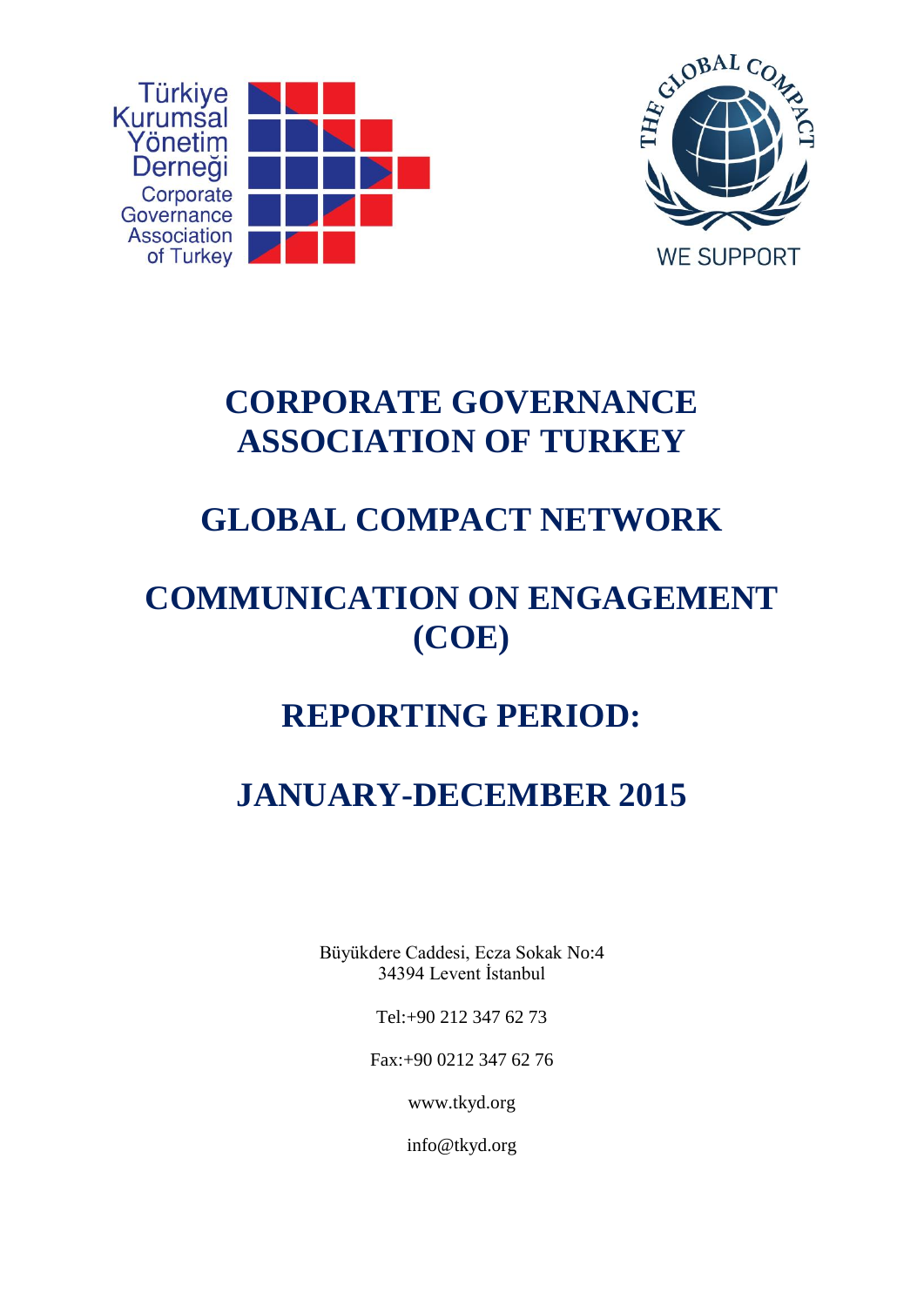

#### *ABOUT THE CORPORATE GOVERNANCE ASSOCIATION OF TURKEY*

Found in 2003, Corporate Governance Association of Turkey (TKYD) is a non-profit organization which aims to develop, and promote adherence to corporate governance standards and guidelines in Turkey. With over 700 board members and senior executives under its roof, TKYD helps shape the future implementation of corporate governance practices in Turkey and the region as well of informing the public to keep abreast of changes in aforementioned practices.

Ranging from publicly-held organizations to family owned companies, from the state-owned enterprises to civil society organizations, from sports clubs to economic journalism bodies, conformance with corporate governance principles is gaining greater importance as the primary tool and the basic principle of a fair, transparent, accountable and responsible environment for today's global business world.

TKYD is developing and executing regional projects with international organizations like World Bank, International Finance Corporation (IFC), Organization for Economic Cooperation and Development (OECD) and Center for International Private Enterprise (CIPE).

*For further information: <http://www.tkyd.org/en/default.asp>*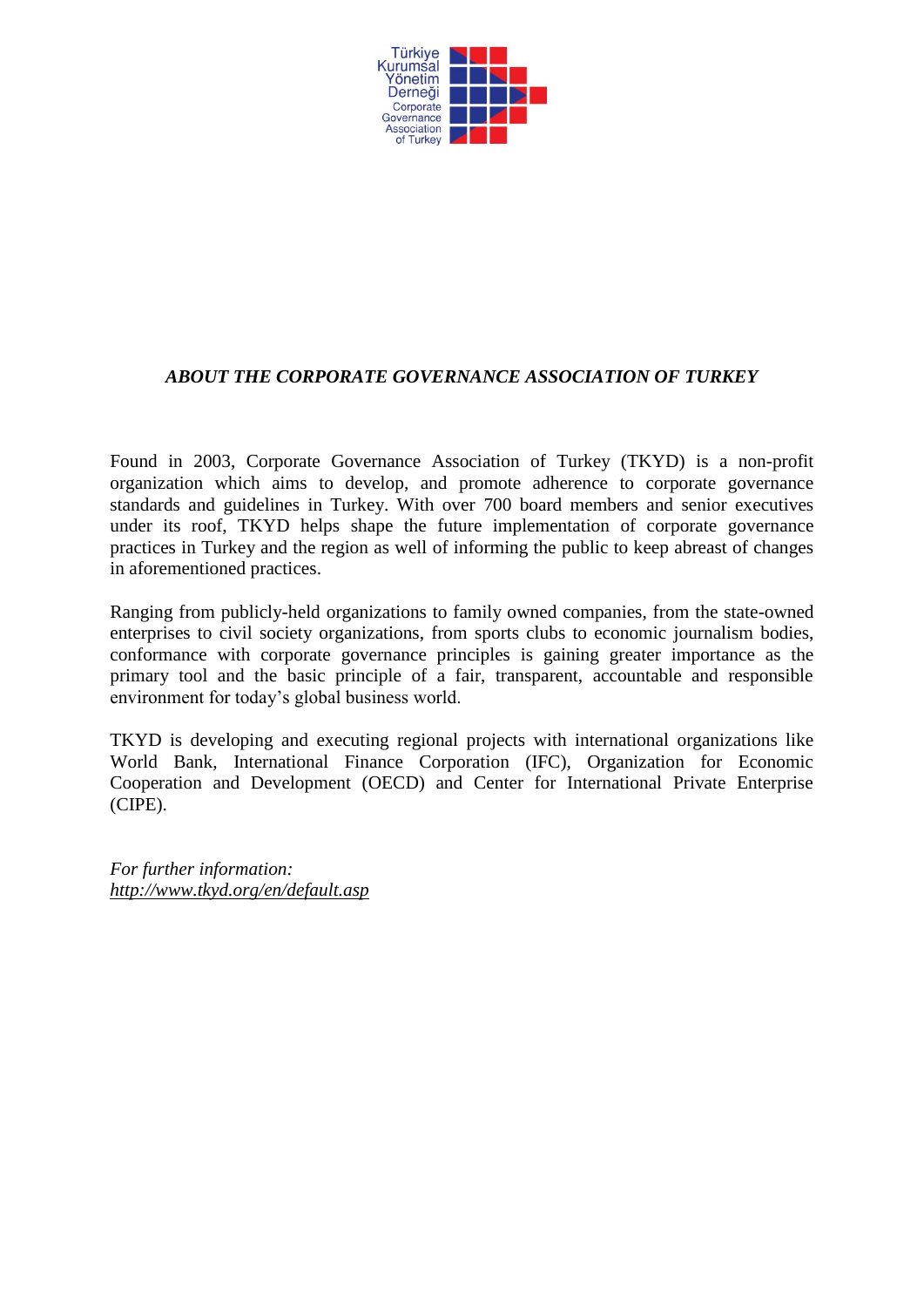

#### **Statement of Support**

We, as a non-profit organization aiming to promote adherence to corporate governance standards and guidelines, are proud to commit to the ten principles of the UN Global Compact, and are always willing to spread them to our members as said principles are explicitly in line with the principles of Corporate Governance.

This Communication of Progress report covers our activities during the year 2015 which further articulate our continuous support to UN Global Compact.

While setting the goals for the coming terms, we are maintaining the current achievements, improving the strategies and expanding our impact to the business societies to meet the standards of good Corporate Governance as well as the principles of UN Global Compact.

Sincerely yours,

Güray Karacar Secretary General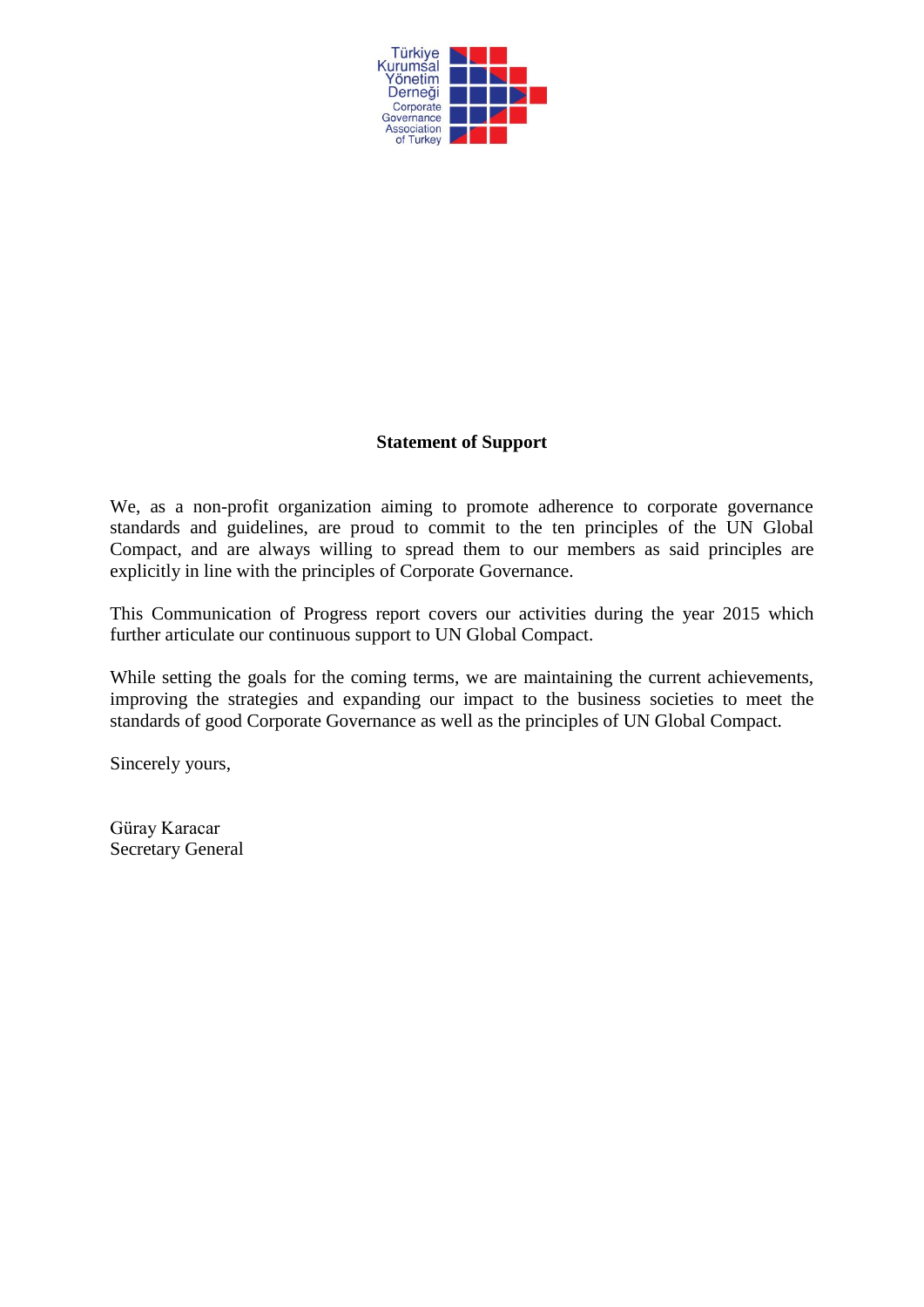

#### **Introduction**

This Communication on Progress (COP) Report is the fourth report since The Corporate Governance Association of Turkey (TKYD) became a signatory party of The United Nations Global Compact (UNGC) in June 2006.

The Corporate Governance principles of fairness, transparency, accountability and responsibility are mirroring the Ten Principles of UNGC in the areas of human rights, labor, environment and anti-corruption. Therefore, as we continue to promote the implementation of Corporate Governance principles in Turkey and the region, not only we have always been observing the Ten Principles of UNGC in our activities but also encouraging our members and stakeholders to integrate these principles into their business activities.

This fourth report covering the year of 2015, provides a grand picture of our efforts and accomplishments to meet the principles of UNGC. On the following pages, we re-articulate our long-held commitments, elaborate our activities held in and maintained until 2016, and state our goals to continue complying with UNGC principles by doing our work in the field of Corporate Governance.

In 2015, TKYD organized international summit, seminars, trainings, working group meetings attended by significant numbers of Turkish and international audiences, as well as publishing guidelines for the practical implementation of Corporate Governance principles. TKYD also partners with universities in arranging panels to allow participants from the academic circle to contribute their experience in the Corporate Governance field. Moreover, five important working groups operate to create the content for TKYD's events/projects while also helping shape the public's opinion of TKYD. These five working groups are: Family Business Working Group, Civil Society Organizations Working Group, Capital Markets Working Group, Integrated Reporting Working Group and Board of Directors Working Group.

#### **Family Business Working Group**

Family Business Working Group aims to promote and establish global corporate governance principals among Turkish family businesses in order to maintain a sustainable and competitive environment. Since its establishment, (2005) Family Business Working Group organized 42 seminars and training activities which were held in different Anatolian cities. In 2015 TKYD operated a special project under the name of *'Anatolia Seminars'* with the cooperation of Ethics and Reputation Society (TEİD), Turkish Enterprise and Business Confederation (TÜRKONFED), Istanbul Stock Exchange, Investment, International Finance Corporation (IFC). Moreover, Family Business Working Group continued to improve TKYD's relations with international organizations such as Center for International Private Enterprise (CIPE), International Finance Corporation (IFC) United Nations Development Programme (UNDP). In 2015, TKYD has started two important international projects with Center for International Private Enterprise (CIPE) and International Finance Corporation (IFC).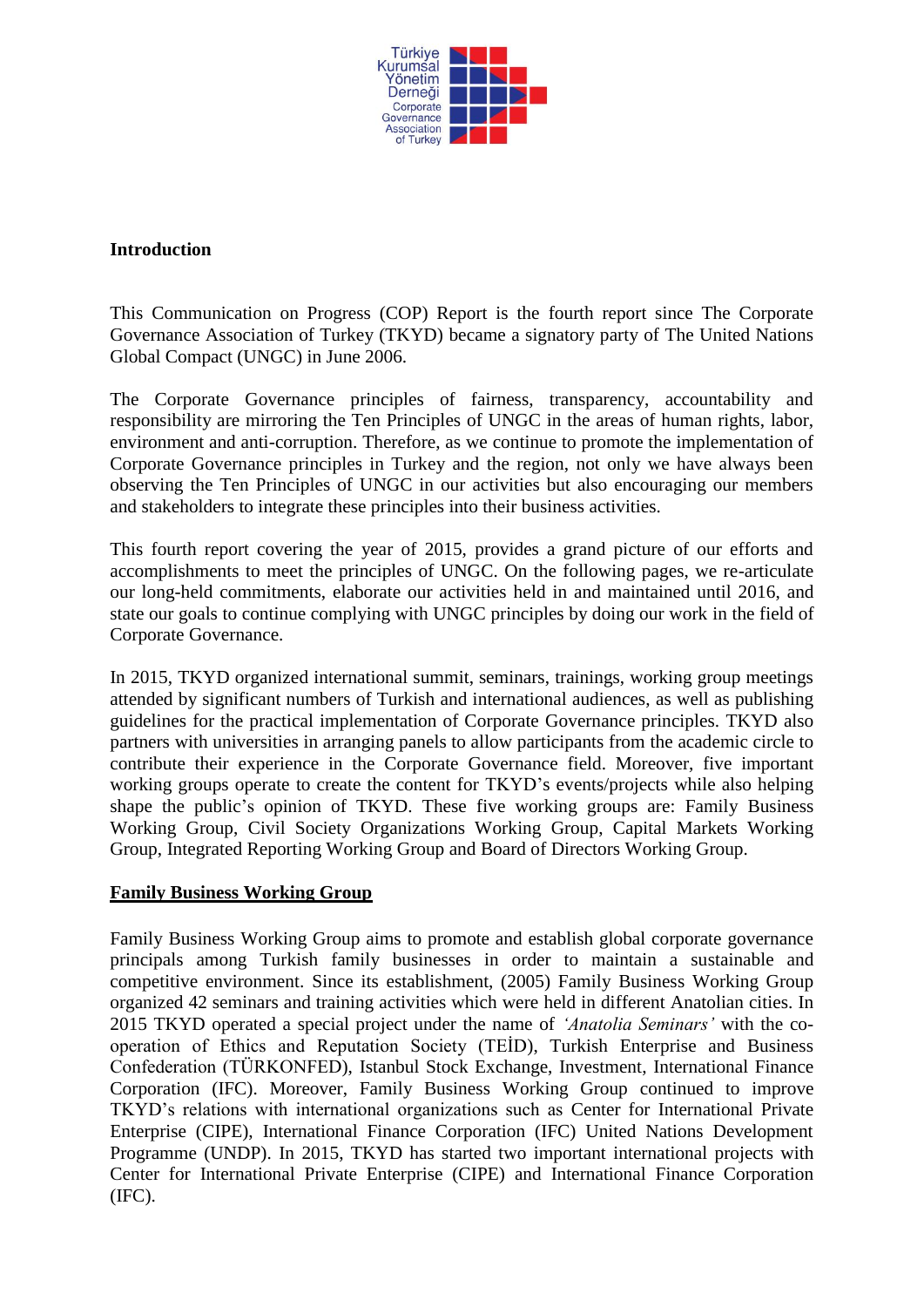

#### **Civil Society Working Group**

TKYD's Civil Society Working Group the '*Civil Society Organizations Management*  Project'. This project started right after '*[Governance Guide for Non-Governmental](http://tkyd.org/files/downloads/faaliyet_alanlari/yayinlarimiz/en/STK_Rehber_English.pdf)  [Organizations In The Light of Corporate Governance Principles'](http://tkyd.org/files/downloads/faaliyet_alanlari/yayinlarimiz/en/STK_Rehber_English.pdf)* was published in 2014. The project aims to create a corporate government rating for non-governmental organizations as well as charitable foundations. A guideline will be published at the end of this project. Civil Society Organizations Working Group continues its activities by focusing on foundations and associations that hold a civil society status in Turkey.

#### **Capital Markets Working Group**

The main objective of TKYD's Capital Markets Working Group is to observe the arrangements made in the capital markets and to support the realization of best practices in a common understanding. Capital Markets Working Group organizes meetings, seminars and training sessions in order to contribute to the development of professionals. With the help of those meetings Working Group brings together regulatory institutions and active principal organizations in the market to share their experiences. TKYD continues to develop new projects and cooperation to provide awards for companies that promote corporate governance practices on the behalf of investors.

#### **Board of Directors Working Group**

Board of Directors Working Group has a critical role on the implementation and the supervision of corporate governance. Thus, the Corporate Governance Association of Turkey, through the Board of Directors Working Group, contributes to that process through its activities, training programs and seminars.

To raise awareness about the position of the Board Secretary who is responsible for controlling the compatibility of company organs and compliance with the laws and internal documents of the company is another primary aim of the working group. Board Secretary has a crucial impact on the process of developing the fields of corporate governance activities, especially with the new Turkish law. Therefore, the working group also attempts to organize various panels, seminars and training programs by inviting instructors specialized in this area.

Under the main theme of *'The Board of Director Series'*, Board of Directors Working Group aims to prepare reports and directory publications between 2015 and 2016. First of this project's publication was realized in 14th January 2016 which is named *["Independent Board Member of Salary Survey Report".](http://tkyd.org/files/images/content/faaliyet_alanlari/yayinlarimiz/tkyd_yayinlari/BYKUUA-SON.pdf)* During 2016 there will be 2 more publications released in accordance with the project's outcomes.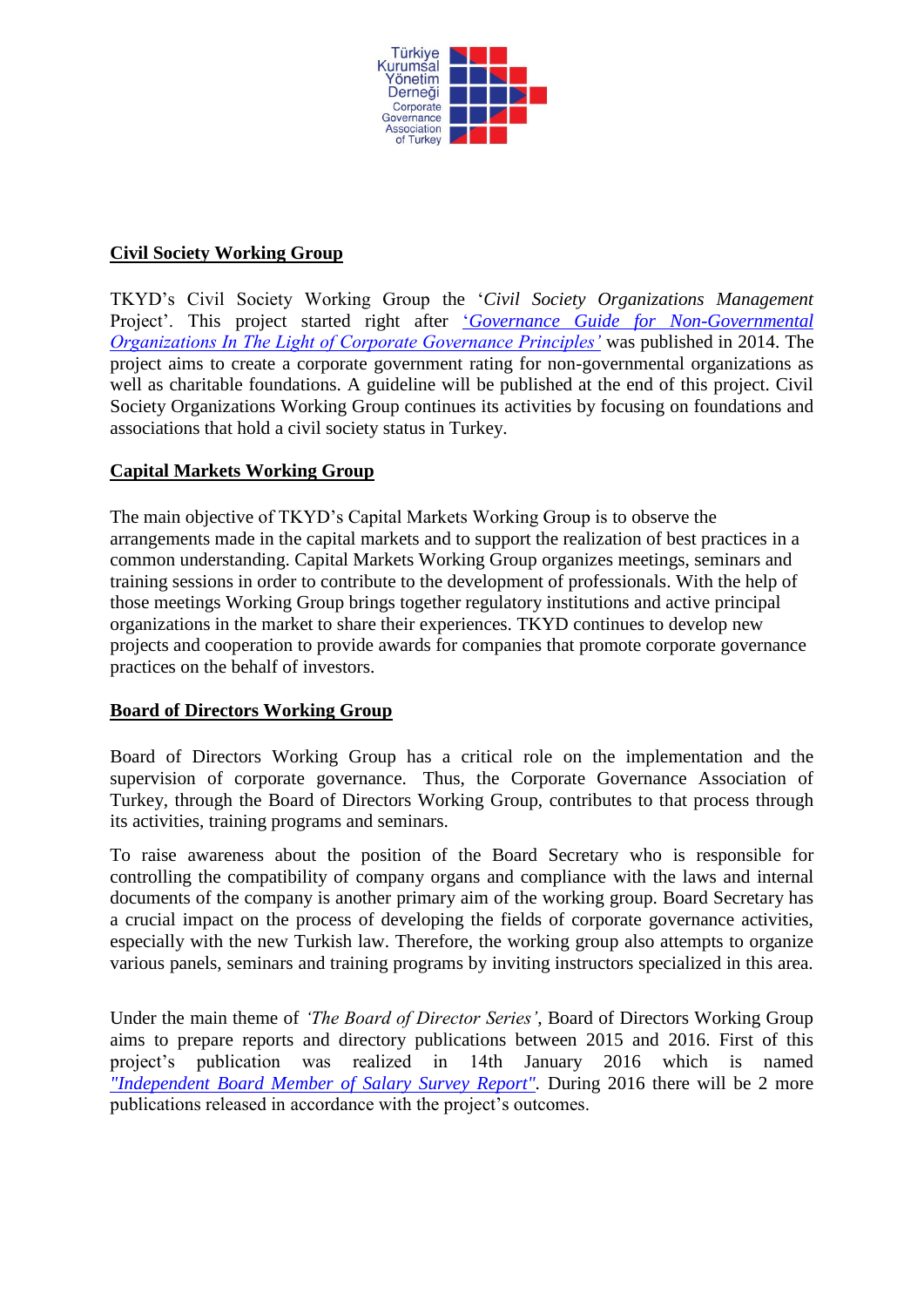

## **HUMAN RIGHTS PRINCIPLES**

*Principle 1: Business should support and respect the protection of internationally proclaimed human rights Principle 2: Business should make that they are not complicit in human rights abuses*

#### **Our commitment**

We explicitly support and respect the implementation of human rights principles in our activities as well as in our members' and stakeholders' activities.

TKYD has established its Code of Conduct in 2013 which covers the human rights principles in our own workplace. Since then we have continued to encourage our members and stakeholders to adopt the same attitudes while promoting the Corporate Governance principles. The code of conduct can be considered a tool of corporate governance because it identifies corporate responsibilities towards stakeholders and obliges top managers to comply with certain guidelines when exercising their authority, both inside and outside the company. The Corporate Governance principles require the firms to always refer their guiding framework in their activities. By doing this, the firms may avoid any possible violations to human rights principles.

#### **Current Status of Implementation**

TKYD is committed to the ideals of a violence-free workplace. Acts or threats of physical violence, including intimidation, harassment, and/or coercion, that involve or affect the company or that occur in the workplace will not be tolerated.

TKYD cares about the well-being of its employees. For the health and safety of all employees, the annual workplace inspections are performed to ensure that the rooms and office equipments meet the highest ergonomic standards. Should any employee ever have a concern or special needs, TKYD promises to take action to meet their requirements.

In 2015, TKYD has partnered with KOBIRATE rating agency to receive its own corporate governance rating and to see its own shortcomings concerning relevant policies and procedures. As the result, TKYD published its Corporate Social Responsibility Policy on its website with the approval of the General Assembly.

TKYD guarantees its members and stakeholders uphold the same standards as TKYD's stance on human rights issues when it comes to staff, work environment, work ethics and quality of life through benefits and other employee programs through the continuing educations to its members by encouraging them to attend TKYD's working group meetings and integrating ideals under the umbrella of different seminar, panel and/or training titles. This includes a yearly International Corporate Governance Summit which has been organized since 2008 as the first international platform in Turkey on Corporate Governance.

The 8th Summit was held on January 14, 2015 in Istanbul, and included 700 national and foreign participants among its audience. TKYD also simultaneously hosted the 5th Corporate Governance Awards Ceremony during the Corporate Governance Summit.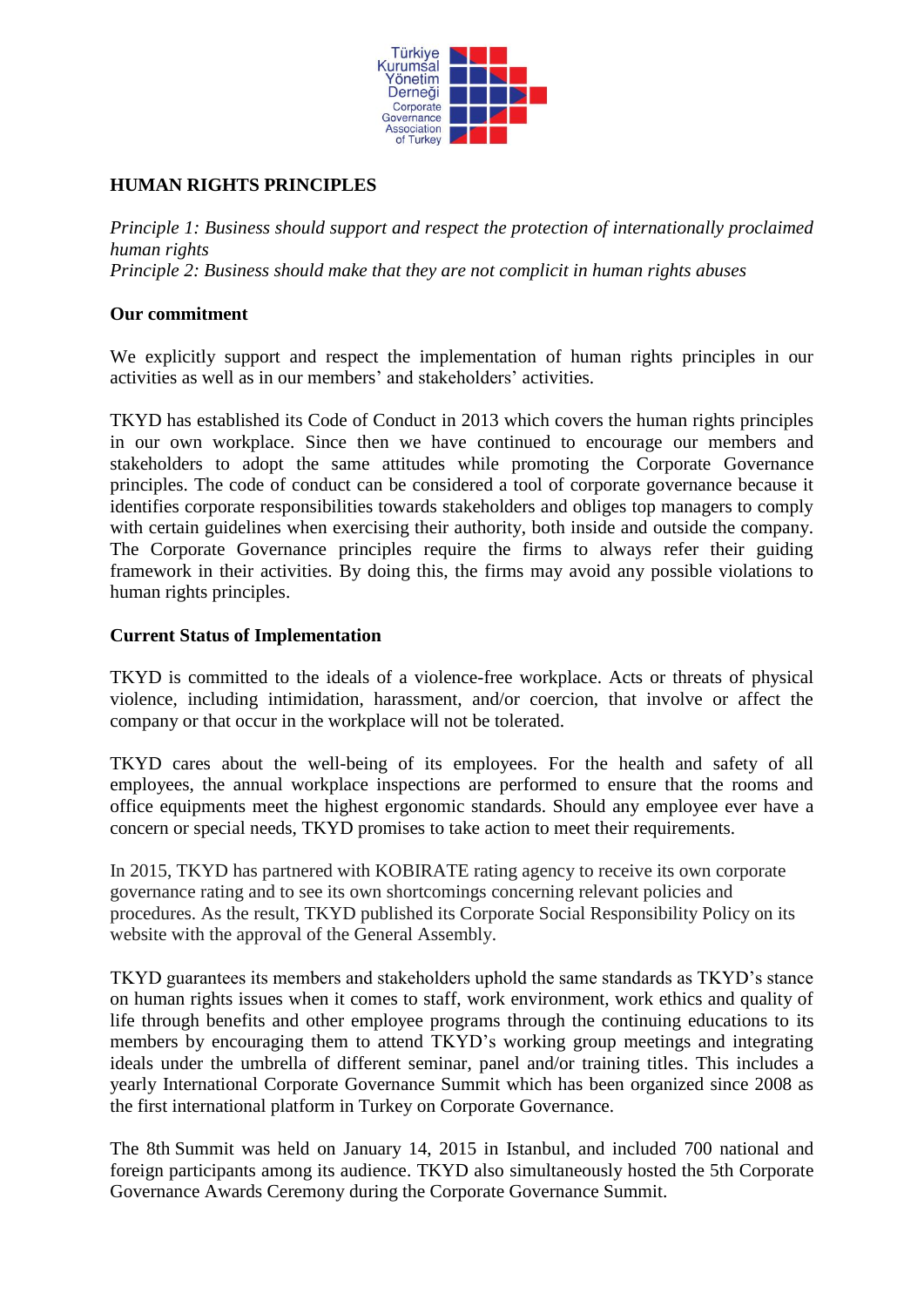

In addition, TKYD continued to provide its regular training programs for its members and stakeholders, under four specific working group during 2015 (Family Business Working Group, Civil Society Organizations Working Group, Capital Markets Working Group and Board of Directors Working Group) The participants vary from bottom to top hierarchal levels which also help improve TKYD's influence within Turkish companies. The trainings cover a number of important issues including the applicable laws and codes of conduct in doing business based on Corporate Governance principles.

#### **Goals**

Our goal is to continue preserving our stance against human rights abuses and raising awareness about this principle among our members, stakeholders, and the general business society in Turkey and the region.

Our employees are asked to give feedback, raise complaints and issues, and share ideas for improvement. We actively support a culture of trust and organizational learning.

### **LABOUR PRINCIPLES**

*Principle 3: Business should uphold the freedom of association and the effective recognition of the right to collective bargaining*

*Principle 4: Business should uphold the elimination of all forms of forced and compulsory labor*

*Principle 5: Business should uphold the effective abolition of child labor*

*Principle 6: Business should uphold the elimination of discrimination in respect of employment and occupation*

#### **Our commitment**

We openly support the protection of labor rights. We are committed to ensure that we as a representative of civil society, support all of our employees as respected individuals, and uphold their rights in every way. We are committed to providing our employees with an open, friendly, and non-discriminatory working environment. We are against all elements of oppression and all kinds of coercive factors for our staff. We support and develop the potential of our employees through trainings and motivational meetings.

We also support an active discussion on corporate governance principles which is related to labor right issues. Good governance systems aspire to integrate different levels of minority shareholder protections, stakeholder rights, and labor representation on the board. TKYD provides a place for these discussions to occur, while always promoting the underlying values of the organization and the UNGC.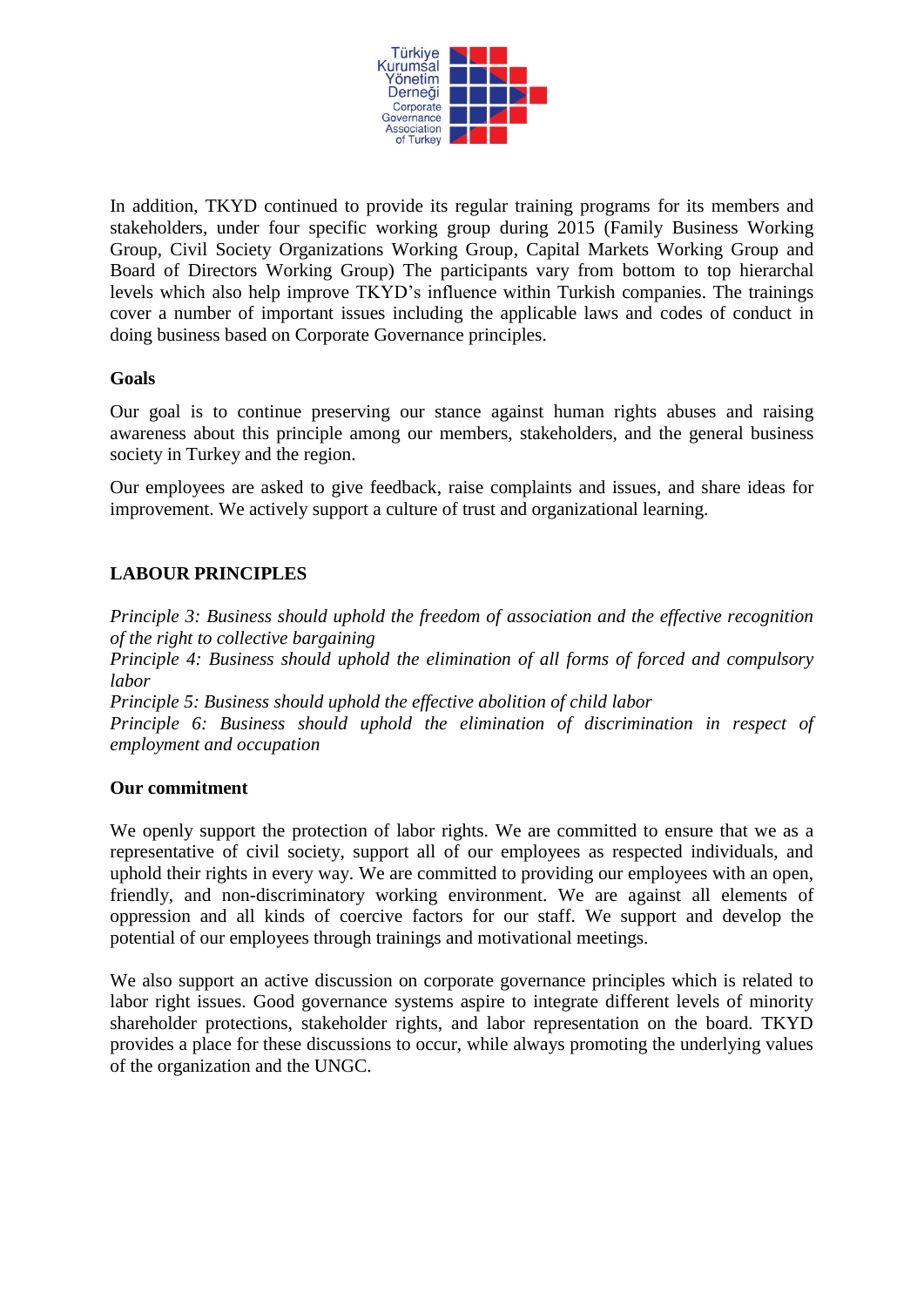

#### **Current Status of Implementation**

TKYD aims to prevent all kinds of discrimination during the recruitment process and during employment. We provide equal opportunity without regard to race, skin color, gender, age, disability, nation of origin and marital status.

TKYD cares about the well-being of its employees. Our common understanding of quality and performance for our members and the way we all work together is reflected in an atmosphere of equality, respect and openness. The organization continuously aims to create a better work-life balance for our employees – male and female alike. Staff is able to work from home when needed, and they can manage their working time on project basis. We also provide the support for all of our employees' personal development.

TKYD absolutely does not condone the employment of child labor. All staff is provided with employment contracts following the government legislations regarding minimum age requirement for work.

TKYD activities are coherent with UNGC principles on labor in the same way they are with human rights – they are integrated into the founding principles of corporate governance that TKYD supports.

In 2015, TKYD has partnered with KOBIRATE rating agency to receive its own corporate governance rating and to see its own shortcomings concerning relevant policies and procedures. As the result, TKYD published its Corporate Social Responsibility Policy on its website with the approval of the General Assembly.

To expand our impact, in 2015, we went to three provinces which are Antalya, Konya and Mersin to organize seminars and panels, in accordance with *'Anatolian Seminars'* project which is supported by Ethics and Reputation Society (TEİD), Turkish Enterprise and Business Confederation (TÜRKONFED) and International Finance Corporation (IFC). During those seminars, TKYD published and shared with the participants *"Corporate Governance Perception Survey"* which is prepared specifically for each providence [\(Antalya,](http://tkyd.org/files/downloads/faaliyet_alanlari/yayinlarimiz/tkyd_yayinlari/Antalya_KY_Algi_Arastirmasi_Raporu.pdf) [Konya](http://tkyd.org/files/downloads/faaliyet_alanlari/yayinlarimiz/tkyd_yayinlari/Konya_Kurumsal_Yonetim_Algi_Arastirmasi_Raporu.pdf) and [Mersin\)](http://tkyd.org/files/downloads/faaliyet_alanlari/yayinlarimiz/tkyd_yayinlari/TKYD_Mersin_Rapor.pdf) with StratejiCo's co-operation.

TKYD also shares the spirit of Good Corporate Governance with the academic environment and young generations by collaborating with universities. During the year of 2015, TKYD arranged panels in several reputable universities such as Okan University and Istanbul Aydın University with part of universities' students. In March 2015, TKYD arranged a *"Institutionalization and Management Models"* seminar with Finance Community in Okan University. Then in April, with Istanbul Aydın University's cooperation TKYD arranged a *"The Future of the Turkish Football Industry and Corporate Management"* seminar. During the seminar [Chairman of the Board of Trustees](http://tureng.com/tr/turkce-ingilizce/chairman%20of%20the%20board%20of%20trustees) of Istanbul Aydın University Mustafa Aydın and Former Minister of State Yüksel Yalova delivered a keynote speech at the beginning of the seminar.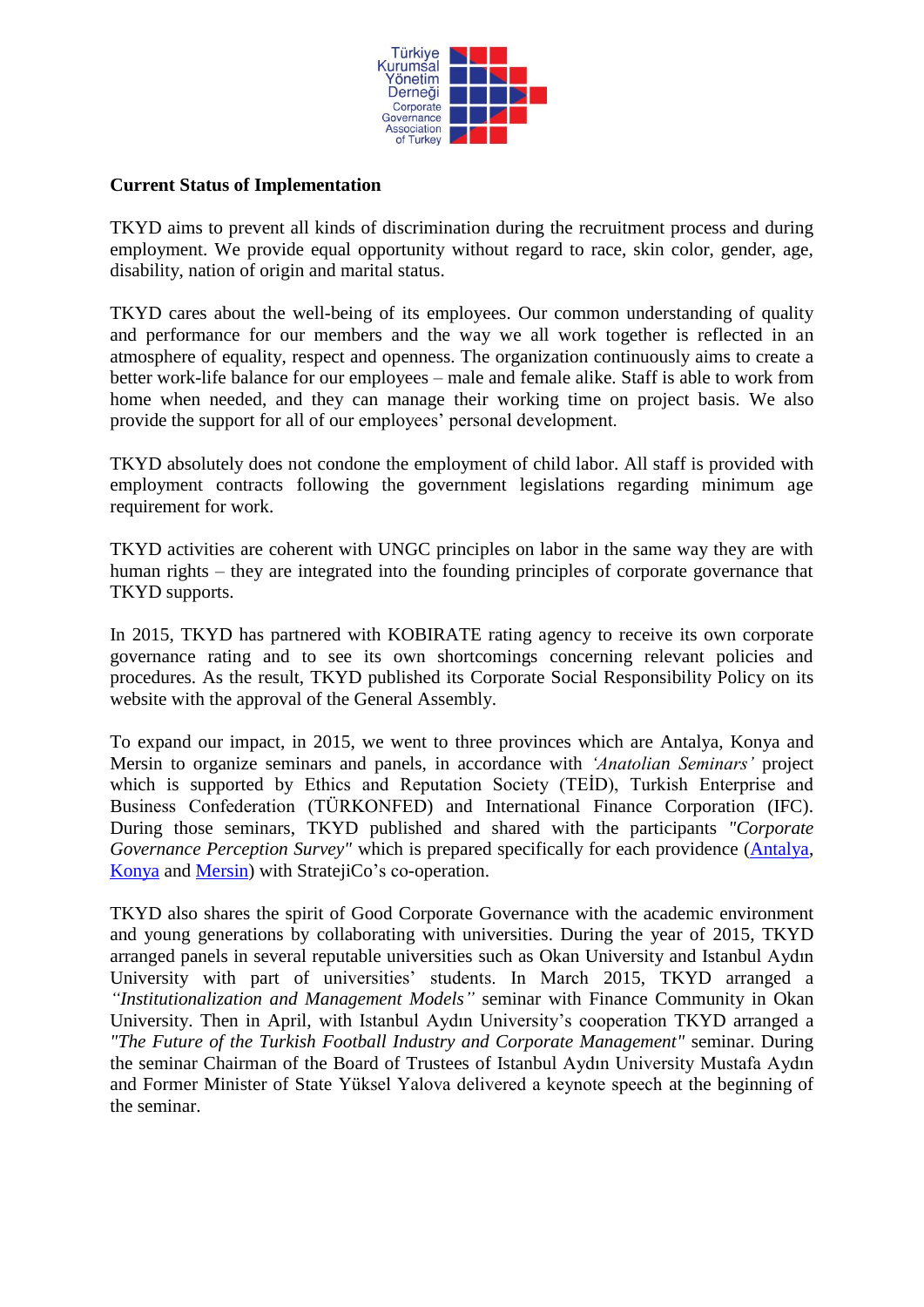

Furthermore, TKYD aims to develop mechanisms to promote dialogue tools between researchers and practitioners through its Academic Council. Our Academic Council provides scientific support and expertise on TKYD's field missions. During 2014 and 2015, TKYD's Academic Council was formed from 6 academicians who were experts in their fields and came from different prestigious academic institutions including WHU-Otto Beisheim School of Management. To encourage corporate best practices and to design and implement research suggestions we started an *'Academic Research Support Program'* which is implemented by our Academic Council.

Two out of ten exemplary proposed projects were selected for the program. *'Strategic Usage of Voluntary Disclosure of Corporate Governance Rating'* by Birgül Arslan and Uğur Çelikyurt, and *'Disadvantage of Mandatory Corporate Governance Implementations: Turkey Case Analysis'* by Dr. Yasemin Karaibrahimoğlu, Dr. Halit Gönenç and Dr. Serdar Özkan. 4000 USD will be provided for the study of each project.

In May 2016, researchers will submit their first draft and the results of the studies will be disclosed in January 2017 during the 10th. Corporate Governance Summit. Outcomes of the research projects shall be shared with national regulatory organizations as well as to TKYD's international partners such as OECD, International Finance Corporation (IFC), Center for International Corporate Governance Network (CIPE) and European Union.

Besides the academic studies, we promote good governance model for all our members and private sector professionals through training programs and seminars. TKYD's training programs are designed based on the high demand from our corporate and/or individual members. Our training allows Turkish professionals to get easy access to the most up-to-date information available nationally and globally in order to improve their skills and knowledge which are very useful for their career paths. In 2015, TKYD's training topics are concentrated on family businesses and Board of Directors.

In relevance to family business principles, TKYD has arranged *"Board of Directors Membership Program for Family Businesses"* training in İzmir between 18-19 September 2015 with Association of Family Businesses (TAİDER) and Aegean Young Businessmen's Association (EGİAD) to discuss and explain the needs of family businesses. Series of family business trainings continued on Istanbul too. Family Office, Estate Planning and Wealth Management Training and Family Business Workshop was held in Istanbul.

Furthermore, following the corporate governance seminars and workshops, TKYD has also published guidance books based on its experience gained during the previous seminars for easy references which can be accessed by all employees of TKYD's members and stakeholders. In 2015, 3 printed corporate governance magazines, 1 digital total being 4 magazines published and delivered to TKYD members.

#### **Goals**

It is our ambition to further live up to internationally accepted labor standards and build the diversity of our employees. We would like to maintain or even increase the number of participants in our organizations coming from varieties of backgrounds.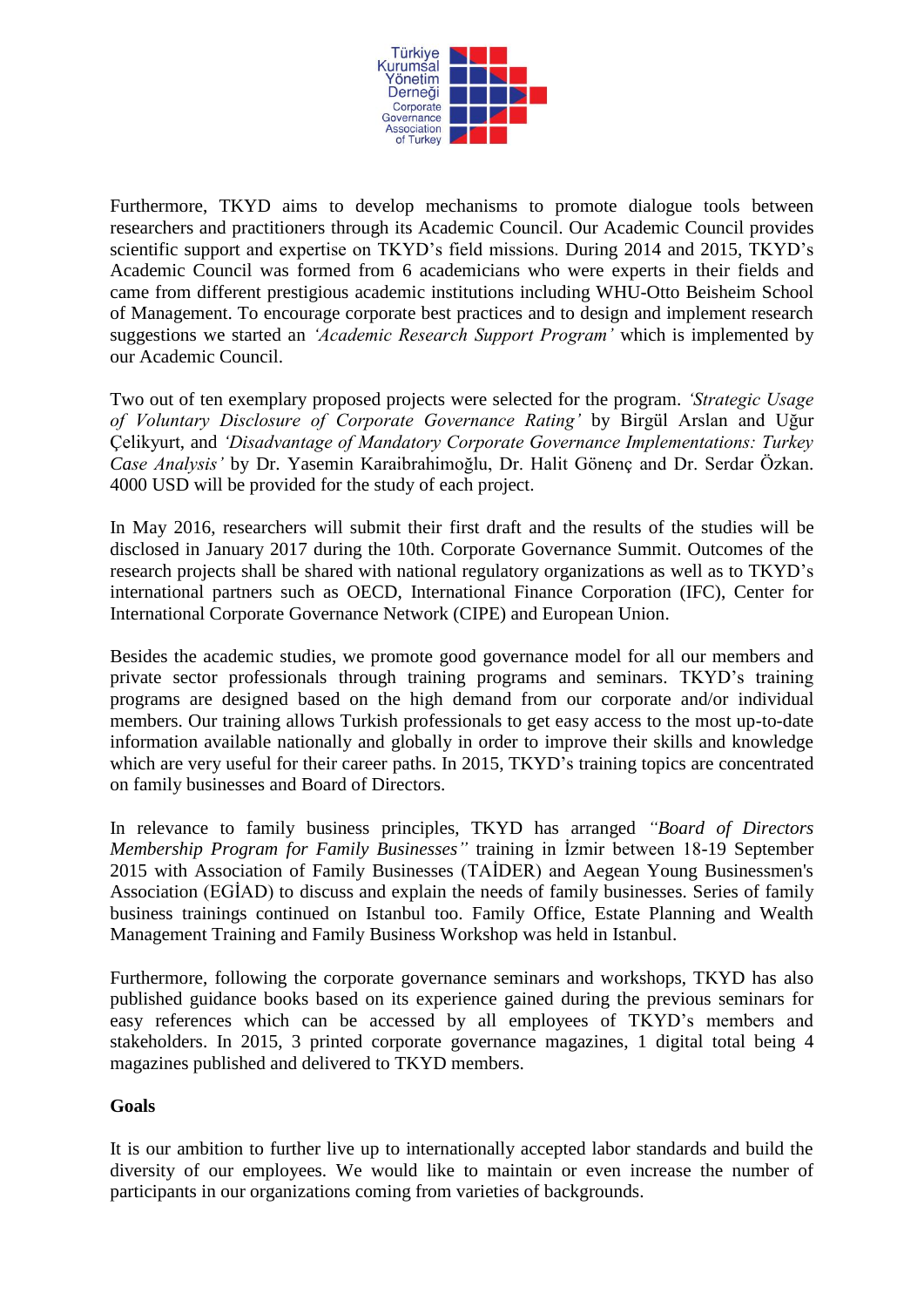

We work to find solutions that satisfy men and women alike – whether it's a temporary reduction in working hours or the option to work from home.

#### **ENVIRONMENT PRINCIPLES**

*Principle 7: Business should support a precautionary approach to environmental challenges Principle 8: Business should undertake initiatives to promote greater environmental responsibility Principle 9: Business should encourage the development and diffusion of environmentally friendly technologies* 

#### **Our commitment**

We are committed in protecting the environment and promoting greater environmental awareness. We are conscious of our responsibility to conserve resources and continuously look for ways to use resources more efficiently to reduce the environmental burden of waste generation and emissions into the air, water and land.

We are committed to share these values to our members and stakeholders through our activities like we do in the other areas of principles.

#### **Current Status of Implementation**

TKYD is fully aware of the awaiting dangers for the environment and mitigates the negative impact on the environment. TKYD itself seeks to minimize its energy consumption, uses recycled paper and other products when possible, ink and toner, and provides for the public transportation of its staff.

Through our conferences, publications, and trainings and working group programs TKYD has promoted the sustainable business practices as it is the ultimate goal of the implementation of Corporate Governance principles. As Turkey's regulations continue to improve in terms of business practice and environmental protections, TKYD is positioned to provide expert advice and training to businesses in need of harmonizing their operations. TKYD promotes corporate governance and reporting standards that are more explicitly encompass the environment by embedding the concepts of Corporate Social Responsibility and the Triple Bottom Line. TKYD supports international organizations' activities which are organized in Turkey and related to enables greater organizational transparency and accountability like *"Global Reporting Initiative (GRI)"* and *"Sustainability Platform"* under the leadership of The Stock Exchange of Istanbul and IFC.

In 2015, TKYD has partnered with KOBIRATE rating agency to receive its own corporate governance rating and to see its own shortcomings concerning relevant policies and procedures. As the result, TKYD published its Corporate Social Responsibility on its website with the approval of the General Assembly.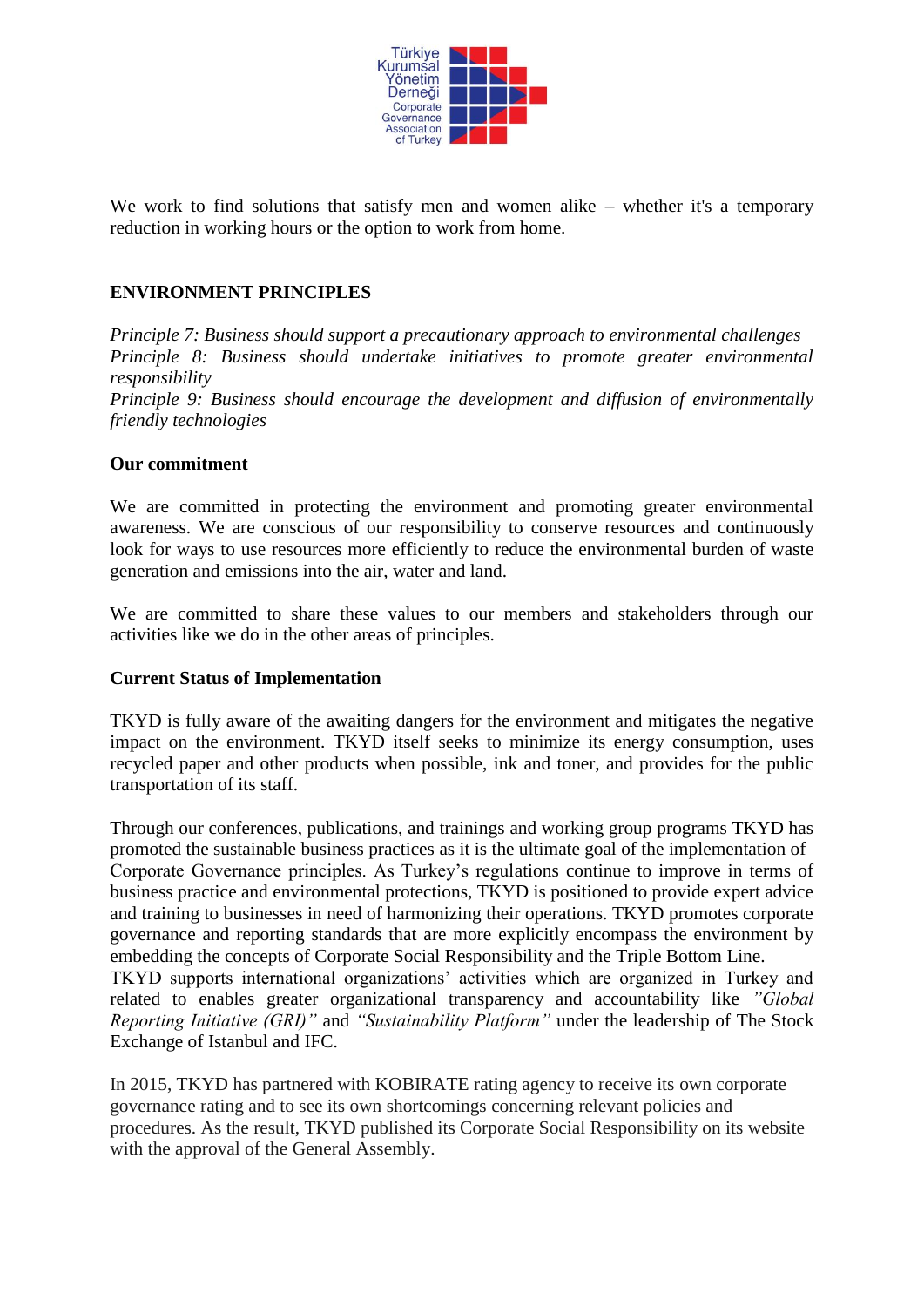

In 2015 TKYD and IFC launched an important project together which is *called 'Corporate Governance Advisory Services'.* Project aims to create a corporate governance assessment report for selected several companies who are operating in Turkey. This report is a comprehensive analysis of the corporate governance policies and practices of the Company (based on the review of relevant key documents of the Company by IFC/TKYD experts and interviews with key representatives of the Company to be held on an individual basis in Istanbul, Turkey) containing tailored recommendations for improvements in such policies and practices.

IFC and TKYD will analyze the state of corporate governance of companies and will provide a set of recommendations which, if implemented, would improve the companies governance practices in line with the best international practices (as adjusted, of course, to local regulatory and legal requirements).

This assessment aims to establish the effective corporate governance practices that would ensure a continued sustainable and successful business, and which would assist companies in meeting the challenges and seizing the benefits of the rapidly changing and developing business environment of Turkey and other countries. The Project will be ongoing from March 2016 to May 2016.

#### **Goals**

We will continuously promote the energy efficiency, waste avoidance and recycling within our working place and share this good practices to our members and stakeholders as a part of Corporate Governance implementation.

We will support the implementation and the wide application of new technologies that are environmentally friendly.

#### **ANTI-CORRUPTION PRINCIPLES**

*Principle 10: Businesses should work against corruption in all its forms, including extortion and bribery.*

#### **Our commitment**

We are committed to work with a clear conscience and speaking out against any and every form of unethical behavior including the corruption, extortion and bribery practices.

We are committed to share our anti-corruption values to our members and stakeholders while promoting the transparency principle as one of the key principles in the implementation of Corporate Governance.

#### **Current Status of Implementation**

TKYD executes all kind of records related to financial and fiscal transactions in accordance with the relevant laws with a transparent and accountable financial management. The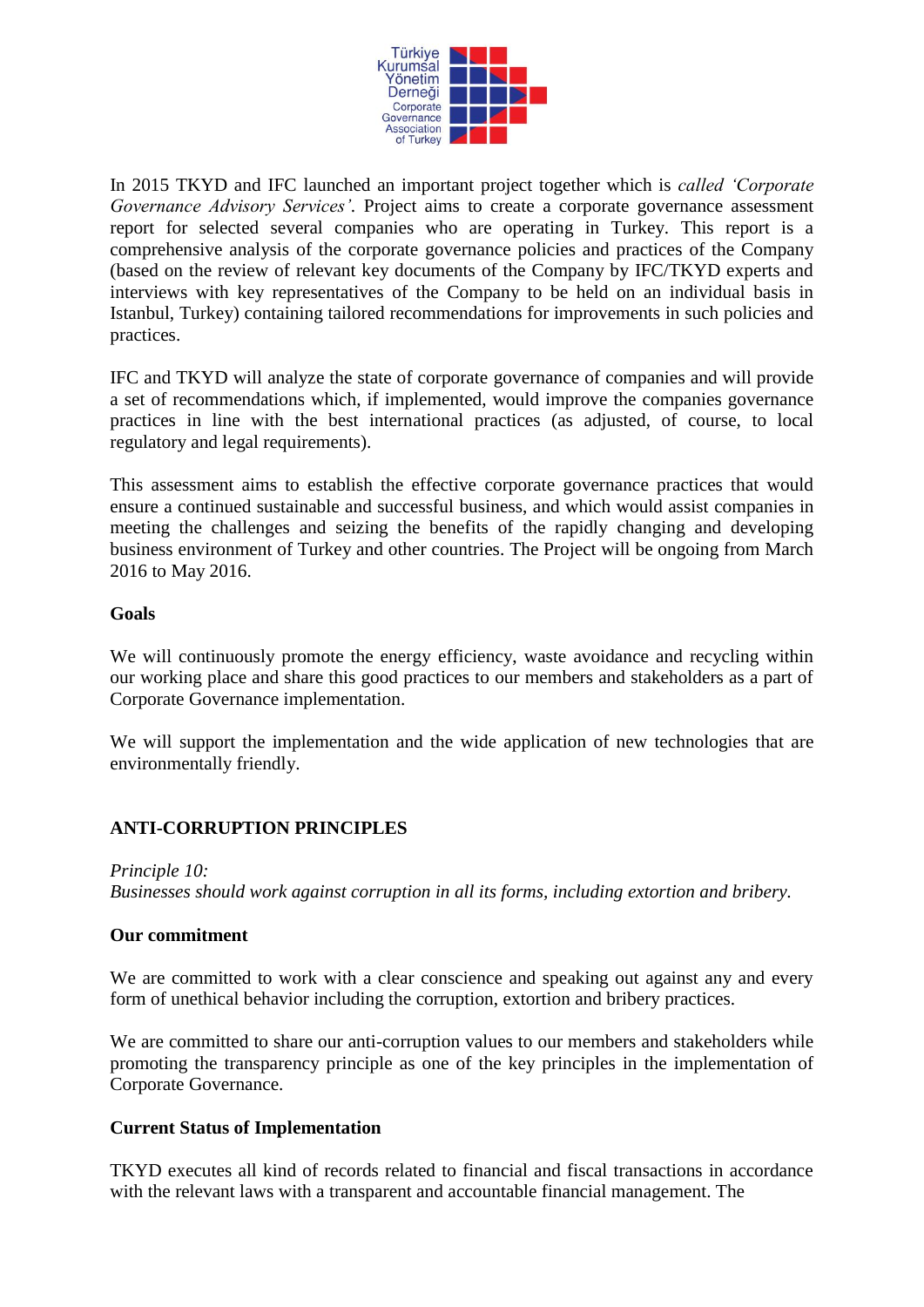

subscriptions are accepted through determined procedures. At the end of every financial year TKYD shares its internal audit report, independent audit report, supervisory boards report and financial statements on the website. In addition, the annual reports are published in every year.

Corporate Governance principles remark a clear understanding of ethical behavior against the corruptions particularly through the transparency principle. As TKYD promotes corporate governance through its training programs, seminars, and working groups, it also provides executives and directors the tools to run their firms transparently, in harmonization with international accounting standards.

In 2015, TKYD has partnered with KOBIRATE rating agency to receive its own corporate governance rating and to see its own shortcomings concerning relevant policies and procedures. As the result, TKYD published its Ethics and Information Policies on its website with the approval of the General Assembly.

TKYD is also actively engaged with other companies and nongovernmental organizations in the fight against corruption. TKYD supports international organizations' activities which are organized in Turkey and related to enables greater organizational transparency and accountability like GRI (Global Reporting Initiative), International Integrated Reporting Council (IIRC) and Center for International Private Enterprise (CIPE).

In order to take a solid step for this cause, TKYD will engage in a project with Center for International Private Enterprise (CIPE) and Turkish Ethics and Reputation Society (TEID) which is named *'Strengthening Democracy through Private Sector Collective Action to Combat Corruption in Turkey'*. Main goal of this project is to build a coalition of diverse private sector stakeholders and address the supply-side of corruption through an anticorruption collective action initiative.

TKYD will leverage its experiences as well as access to a range of new and unique contextualized training materials on anti-corruption compliance to train local partners throughout the country and establish a common platform to ensure a standardized, collective anti-corruption and business ethics compliance by Turkey's private sector with project partners.

As one of the main outputs of this program, TKYD will help local Turkish partners draft a consensus based document that outlines a set of international standard codes of conduct and anti-corruption measures for private sector enterprises and business to adapt and abide by on a voluntary basis in a future project.

Furthermore, TKYD's Training Programs are based on Capital Markets Board Communiqués and Laws, Corporate Governance and reporting mechanisms in Turkey. All of those systems are intended to eliminate as much as possible the corruption practices in the companies. Some topics of the trainings which closely related to Anti-Corruption issues are: Strategic Governance and Planning, General Assembly Processes, Board Membership Training, The Turkish Commercial Law, Responsibilities of Publicly-Held Companies, etc.